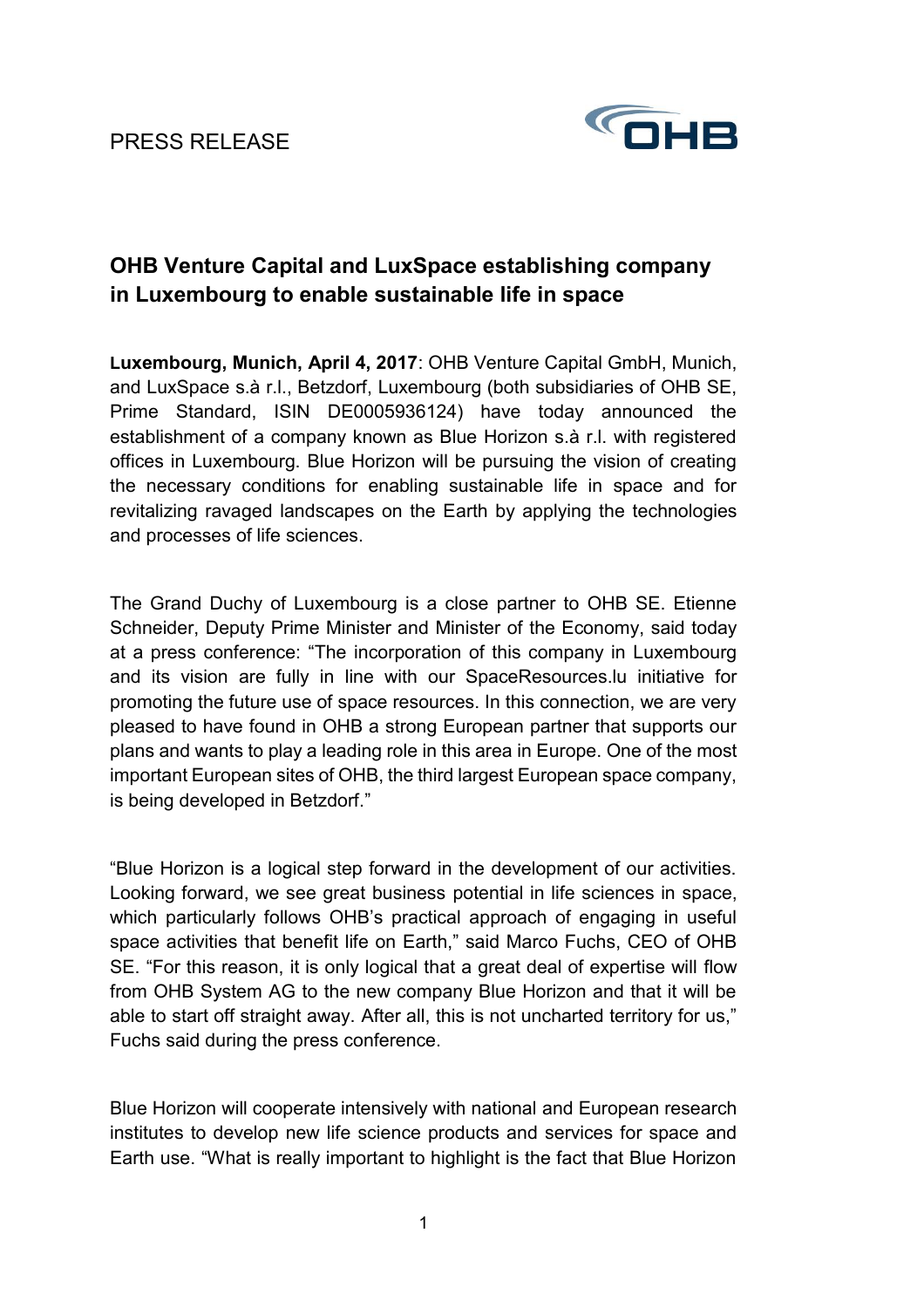## PRESS RELEASE



is not only oriented towards space but will also try to improve life on Earth", said Dr. Thomas Görlach, Managing Director of LuxSpace. Working together with a number of partners, Blue Horizon has developed a preliminary concept to fight desertification using biological methods. This marks a preliminary step towards improving living conditions in desert regions. "This is one of the real challenges in this century," added Jochen Harms, managing director of the newly formed company "and we want to contribute our specific know-how using processes that we have learned from the harsh environment on extraterrestrial bodies. The technical expertise will be provided by Prof. Dr. Klaus Slenzka, Chief Scientist and head of Life Sciences at OHB System AG.

Describing the future development of Blue Horizon's activities, Slenzka says: "In all the plans for human settlement of the Moon, Mars and beyond, it is necessary to ensure that the conditions for human life are installed at the destination in question. Blue Horizon will be responsible for creating these conditions locally," he explains. A preliminary development is already in the starting blocks: CUBEHAB will be able to create viable living conditions on the Moon as early as in 2020. By extracting oxygen from "lifeless" lunar rubble, it will be possible to grow plants on the Moon.

### **About OHB Venture Capital GmbH**

As a subsidiary of OHB SE (Prime Standard, ISIN DE0005936124), OHB Venture Capital GmbH invests in start-up businesses across Europe whose strategy is in line with that of the OHB group, and who work towards innovating OHB group's current lines of business. Companies with positive market prospects working in the fields of space systems, technology, applications and services all count as promising businesses and start-ups. OHB Venture Capital not only assists their portfolio companies in terms of actual venture capital, but mostly in terms of providing access to the OHB group's expertise, as well as to an extensive network within the research and promotion scenes. What is more, start-up businesses can receive active support in the areas of management and finance. OHB Venture Capital prefers to get involved in financing during a business's very early stages of development.

www.ohb-vc.de